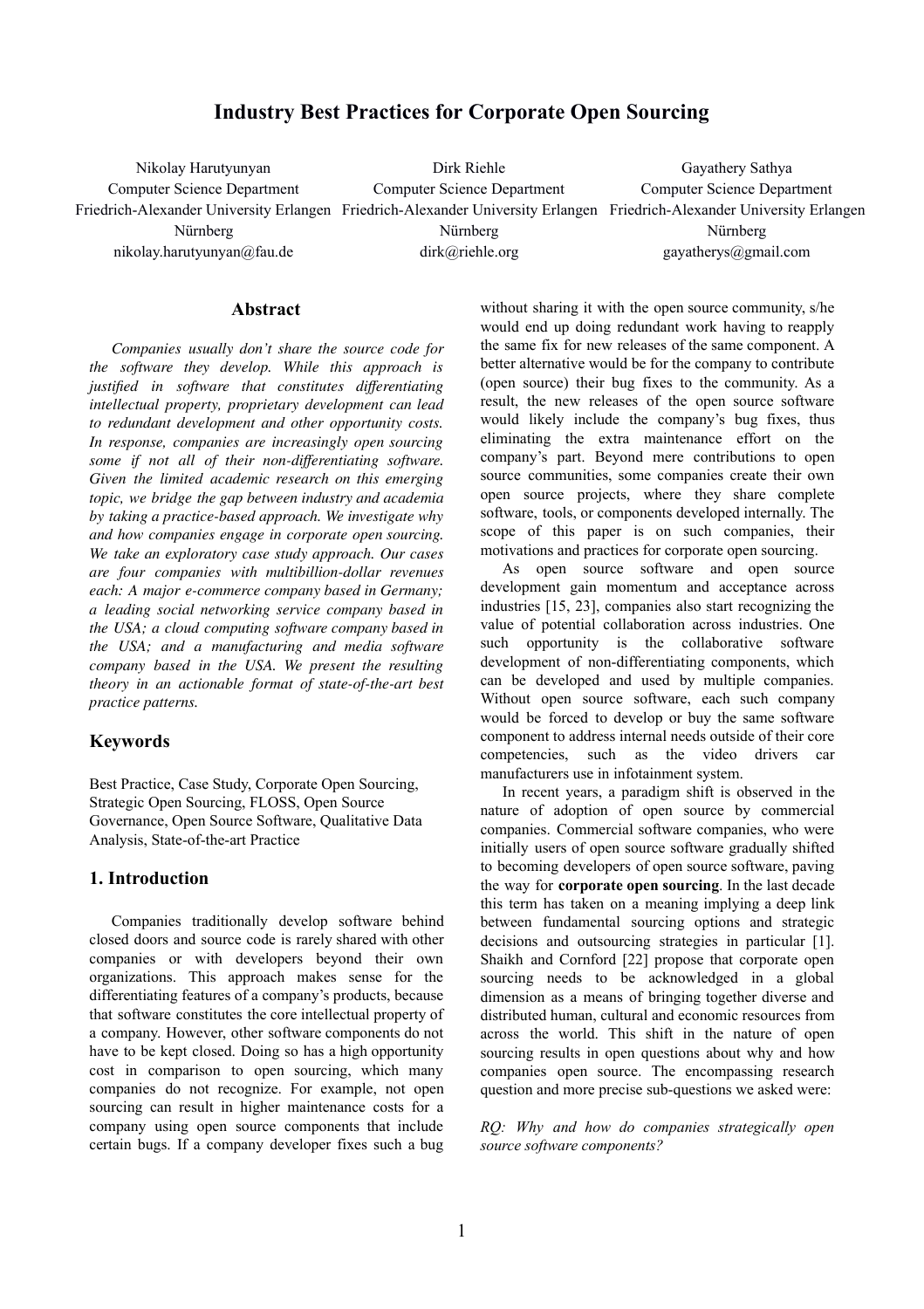*RQ1: What are the motivations, goals and factors for companies to open source the software they develop internally?*

*RQ2: What are the state-of-the-art practices and processes companies follow when open sourcing the software they develop internally?*

We started by reviewing the related literature following the methodology by Webster and Watson [24]. This resulted in the focal concepts of corporate open sourcing from the literature that we contrasted and compared with our findings. We then conducted an exploratory multiple-case case study at four companies chosen through theoretical sampling:

- **Company 1**: e-commerce company
- **Company 2**: social networking service company
- **Company 3**: cloud computing software company
- **Company 4**: engineering, manufacturing, and media software company.

Following the method by Yin [27], we gathered documentation on corporate open sourcing and interviewed employees managing and conducting open sourcing in all four companies. We then analyzed the gathered data by employing a tool for qualitative data analysis developed in our research group - QDAcity<sup>1</sup>, which ensured traceability between data and our findings. As a result, we developed a theory of industry best practices for corporate open sourcing. Our practice-based theory identified that companies decide to open source software they develop privately, among other reasons, in order to:

- develop innovative software
- recruit talent
- develop software with better quality
- improve product visibility and branding
- develop business partnership.

Our theory addresses how companies open source theory proprietary software in order to achieve the goals outlined above. We identified state-of-the-art practices for corporate open sourcing in the following three high-level domains:

- open sourcing advocacy and coordination
- software development
- project management.

We cast our findings in an actionable format of best practice patterns and processes. By best practices in this context we mean the current best practices in the industry, that is the state-of-the-art practices. We then summarized the abstract findings of our practice-based study, while presenting some of the key findings in the form of best practices. Our practices are presented as patterns [5] with a Context-Problem-Solution structure at the core. We used a pattern structure to present the identified practices, with patterns as an abstraction from a common solution to a recurring problem in a given context. This format can enable practitioners to benefit from our research, as argued in our previous work on benefits of using design patterns in an industry context [20] and in our previous studies employing this theory presentation format [7-9]. See Table 7 and Table 8 for examples of industry best practices for corporate open sourcing we derived from our data analysis.

In section 2, we present a review of related work and literature, while identifying the key concepts, gaps and open questions. In section 3, we present our research approach and methodology, including case study preparation, case context, data gathering, analysis methods and quality assurance. In section 4, we present the research findings in our theory on industry best practices for corporate open sourcing. We present the summarized results, as well as illustrative practices of our theory. In section 5, we discuss research limitations, including threats to internal validity and external validity. In section 6, we conclude the paper.

# **2. Related work**

Corporate open sourcing is an emerging topic in Information Systems research, which explains the limited academic research on the topic. We carefully collected and systematically reviewed the related work on the topic following the literature review methodology by Webster and Watson [24]. Our goal was to validate the research question; to understand the domain boundaries; and to identify the existing concepts around corporate open sourcing, focused on the reasons and goals behind the phenomenon, as well as the ways in which companies open source their software components. While some literature did address the motivation for open sourcing, very few authors focused on how to do corporate open sourcing. The latter was the significant gap we hope our theory will bridge.

Based on existing literature, Shaikh & Cornford [22] addressed the differences between outsourcing, insourcing, cosourcing, netsourcing, global sourcing and open sourcing. They also listed their take on the core characteristics of open-sourcing, identifying three aspects:

- Process (including communication, control, infrastructure, governance model, maintenance, distribution model, etc.)
- Product (including open source licensing, application types, quality, ownership, architecture, etc.)

 $<sup>1</sup>$  ODAcity - adacity.com, adacity-app.appspot.com</sup>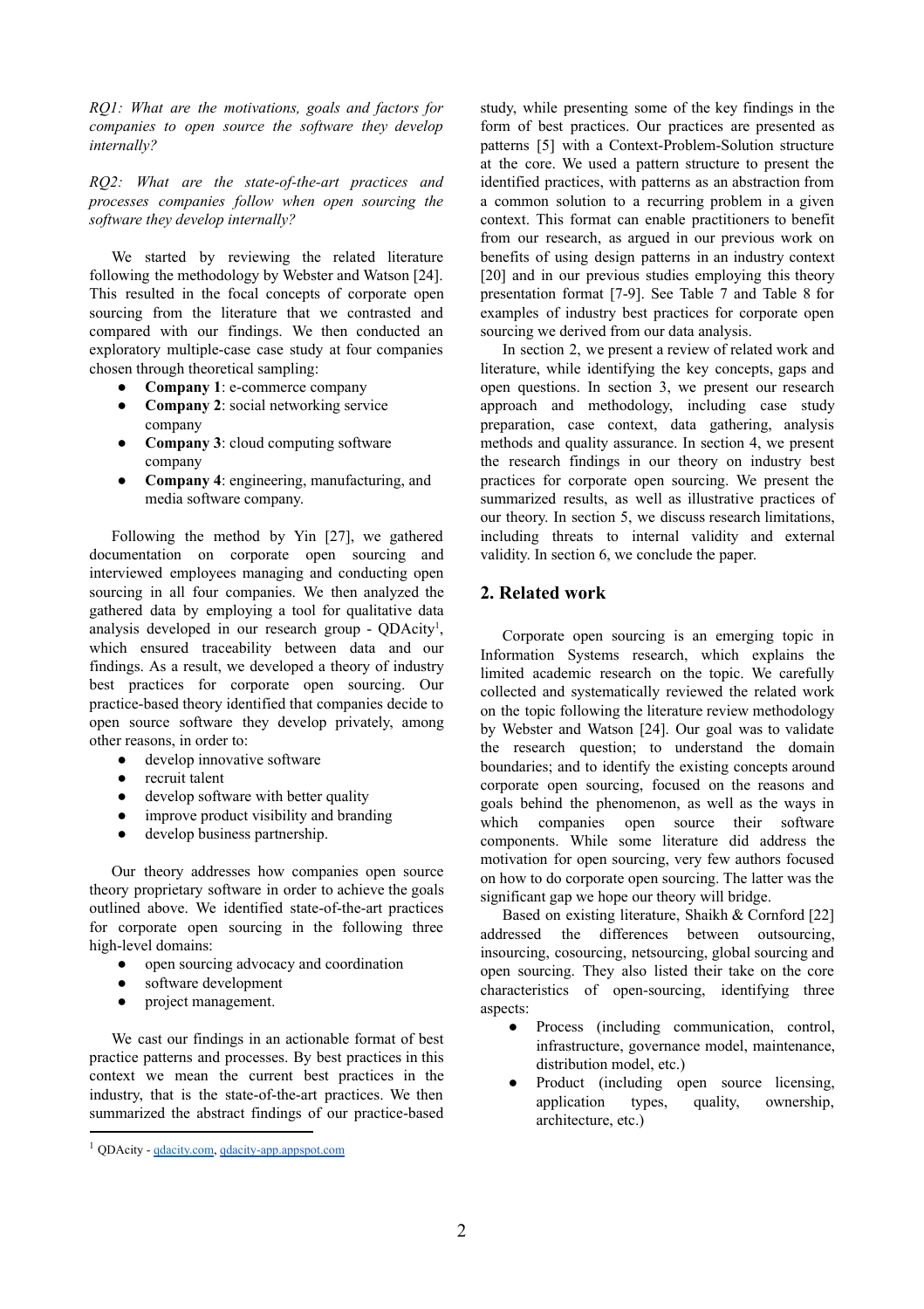Organization (including motivation, contributor profile, level of interest and contribution, mobility of developers, learning and training, etc.).

Shaikh & Cornford [22] suggest that open sourcing is a hybrid form of sourcing, a combination of outsourcing and open source. These characteristics suggest that open-sourcing is mostly relevant to non-core applications and services. The reasons for open sourcing only the non-core, non-competitive or non-differentiating components and services are highlighted by Lindman et al. [17]. The common reasons for avoiding open-sourcing core components are to safeguard a company's intellectual property and to gain an edge in competitive markets, even though some of these problems can be partly overcome by appropriate open source licensing.

We conducted our literature review based on the above-mentioned characteristics of open-sourcing [22] and on our research question. The first step was aimed at identifying related work. It involved conducting a systematic search on Google Scholar, ABI/INFORM Complete<sup>2</sup>, and EBSCO's Business Source Complete<sup>3</sup>. Firstly, the search identified relevant documents by the presence of search terms in titles, abstract, subject and keywords. Then for areas which did not yield any result, a full text search was conducted. Table 1 presents the major search terms we used.

|  |  |  | Table 1. Search terms used to find related work |  |
|--|--|--|-------------------------------------------------|--|
|  |  |  |                                                 |  |

| <b>Major Search Terms</b>                                                       |  |  |  |  |
|---------------------------------------------------------------------------------|--|--|--|--|
| "open sourcing" AND "strategies"                                                |  |  |  |  |
| "open sourcing" AND "innovation"                                                |  |  |  |  |
| "open sourcing" AND "product development"                                       |  |  |  |  |
| "open sourcing" AND "commercial product"                                        |  |  |  |  |
| "open sourcing" AND "outsourcing"                                               |  |  |  |  |
| ("business" OR "technical") AND ("open sourcing:" OR<br>"open innovation")      |  |  |  |  |
| ("open sourcing" OR "open innovation") AND "impact"                             |  |  |  |  |
| ("open sourcing" OR "open innovation") AND<br>"intellectual property"           |  |  |  |  |
| ("open sourcing" OR "open innovation") AND "ROI"<br>"open software development" |  |  |  |  |

<sup>3</sup> Business Source Complete -

The search yielded documents published between the years 1991 and 2016. They included peer-reviewed journal articles, conference papers, and workshop papers. We also identified open-access white papers and essays published by IEEE Computer Society, but we only use peer-reviewed papers in our analysis.

The next step involved the analysis of the resulting papers (based on information in abstract and conclusion) and snowballing (crawling through their references to find more research literature). As a result of this, only nine research articles were identified to be relevant for detailed analysis. Based on the analysis of these relevant articles, new search terms were identified, after which we conducted a new search using the new keywords. For example, *Open Innovation* was identified to have many concepts in common with *Open Sourcing,* and they were often used in literature with a similar meaning. As a result, 17 articles were considered for final analysis. We used the detailed literature analysis to draw parallels with our research findings.

We identified the common corporate motivations and goals for open sourcing found in the surveyed literature, presented in Table 2, where the columns each correspond to an identified motivation for corporate open sourcing:

- **[A] develop innovative software**
- **[B] recruit talent**
- **[C] develop software with better quality**
- **[D] accelerate pace of development/productivity**
- **[E] incorporate contributions from people belonging to diverse domains and skill set**
- **[F] improve product visibility and branding**
- **[G] develop open standards**
- **[H] improve return on investment (ROI)**
- **[I] create/expand business.**

**Table 2. Motivation to open source in literature**

| Pap    | <b>Motivation to Open Source in Companies</b> |             |     |     |     |             |     |     |       |
|--------|-----------------------------------------------|-------------|-----|-----|-----|-------------|-----|-----|-------|
| er     | [A]                                           | [B]         | [C] | [D] | [E] | $[{\rm F}]$ | [G] | [H] | $[1]$ |
| $[1]$  | X                                             | X           |     |     | X   |             |     | X   |       |
| $[2]$  | Χ                                             |             |     |     |     | X           |     | X   | X     |
| $[4]$  | X                                             | X           |     | X   |     |             |     |     |       |
| $[12]$ | Χ                                             | X           |     |     |     |             |     |     |       |
| $[17]$ | Χ                                             |             |     |     |     |             | X   |     |       |
| $[18]$ | X                                             |             | X   | X   |     |             |     |     |       |
| $[19]$ | X                                             | $\mathbf X$ | X   | X   | X   |             | X   | X   | X     |
| $[21]$ | Χ                                             |             |     |     |     |             |     |     |       |
| $[22]$ | Χ                                             | X           | X   |     | X   |             |     | X   | X     |
| $[26]$ | X                                             | X           |     |     |     |             | Χ   | X   | X     |

<sup>2</sup> ABI/INFORM Collection -

[proquest.com/products-services/abi\\_inform\\_complete.html](https://www.proquest.com/products-services/abi_inform_complete.html)

[ebsco.com/products/research-databases/business-source-complete](https://www.ebsco.com/products/research-databases/business-source-complete)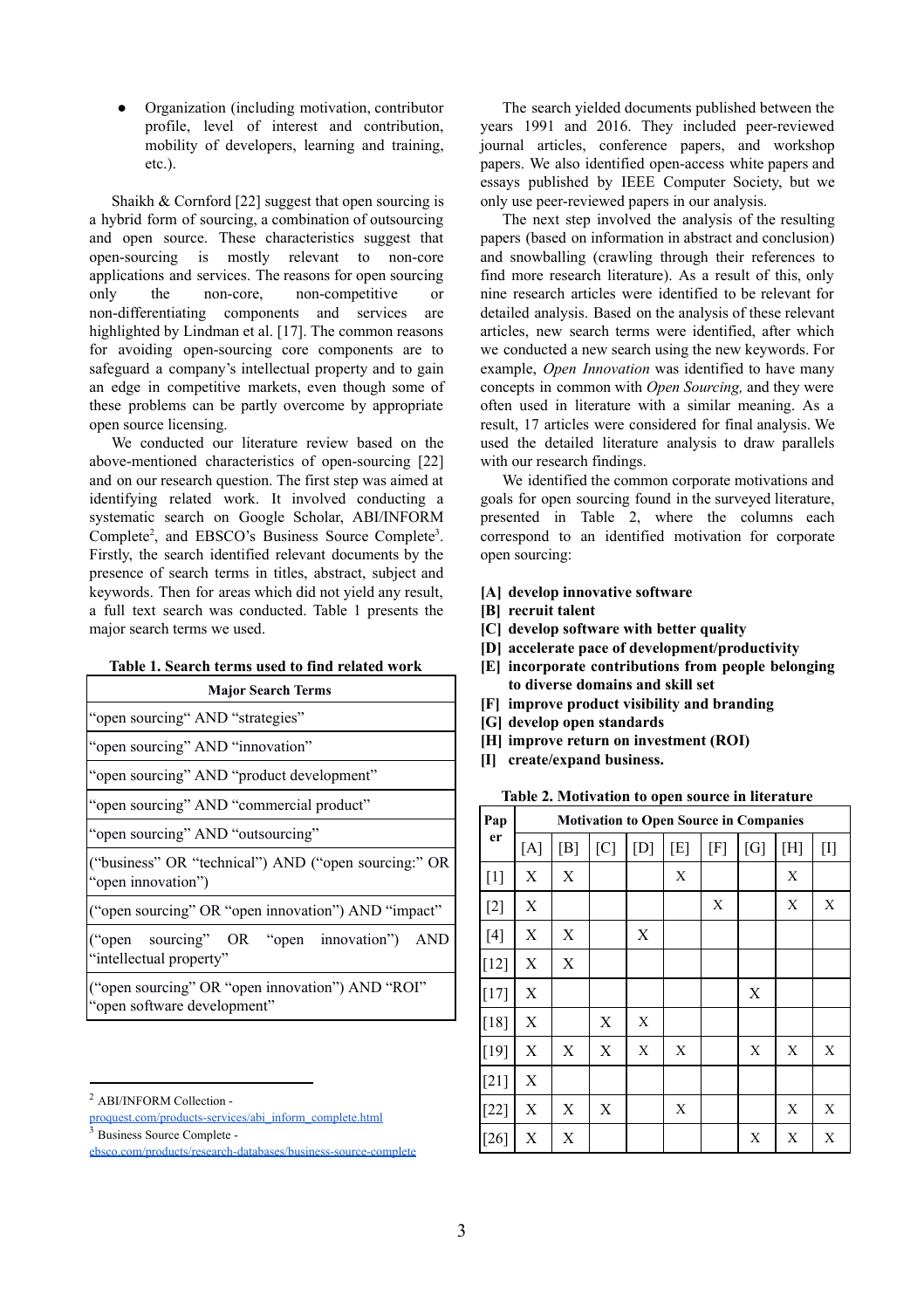| $[6]$             | $\mathbf X$ | X |   | $\mathbf X$ | $\mathbf X$ | X           |             |             |
|-------------------|-------------|---|---|-------------|-------------|-------------|-------------|-------------|
| $[10]$            | $\mathbf X$ | X |   |             |             |             | $\mathbf X$ | X           |
| $[15]$            | X           |   |   |             | $\mathbf X$ |             |             | $\mathbf X$ |
| $[16]$            | $\mathbf X$ |   | X |             |             |             | $\mathbf X$ |             |
| $\left[11\right]$ |             | X | X |             | $\mathbf X$ |             |             | X           |
| $[25]$            |             | X |   |             | $\mathbf X$ | $\mathbf X$ |             |             |
| $[14]$            |             |   |   |             |             | $\mathbf X$ |             |             |

Our case study findings confirm some of the corporate open sourcing motivations proposed by the reviewed literature, while suggesting some new ones not found in the analyzed literature.

Beyond the above-mentioned literature analysis, we also present a synthesis of some of the analyzed papers which h

ad the most relevance for our study.

Ägerfalk and Fitzgerald [1] discuss two approaches to open sourcing, namely: the liberation approach to open source a mature software product or component, and the commercialization approach to open source a product or component right from the beginning. The paper also elaborates the reasons, nature and consequences of open sourcing by companies. The authors describe that open sourcing reduces the cost of product development and caters to creativity because it involves collaboration in a community with a diversity of skills. The paper also describes some limitations involved in open sourcing such as a company being unable to force requirements, timeline, and priorities to the open community. It explains that developers may lose interest when they see an open source project as belonging to the company rather than the community and observes that the company must carefully balance its needs and the community's. To encourage this, the authors suggest the company develop an outsourcing relationship with some developers of the community and to create a position of open source program director for engaging with the community. Our best practices confirm this insight, as open source community engagement can help recruit suitable talent from the community.

Asundi, Carare and Dogan [2] analyzed the economic trade-offs associated with open sourcing. They analyzed the incentives for open sourcing by considering a conceptual model of two firms. They compare incentives between open sourcing and commercial off-the-shelf software development and also take competitive factors under consideration. They analyze all combinations like open sourcing versus proprietary development, unilateral open sourcing where one firm alone does open sourcing, and open source equilibrium where at some stage of the product life cycle multiple

firms choose to contribute to a project. Based on their analysis they conclude that open sourcing increases the size of the market and that the product gains market exposure. Through our case studies, we could not confirm that open sourcing can directly impact a company's market size.

Santos et al. [21] described that innovation of products and product lines are among the main motivations for corporate open sourcing. They proposed that an open sourced project can catalyze product innovation. Based on their theoretical model, they analyzed various factors like type of license, type of user, application domain, and stage of development, which can influence the attractiveness, effectiveness, activeness, likelihood of task completion, and time to complete the tasks of a project. As a result of their analysis they proposed which types of projects should be open sourced, as well as how companies should coordinate the open sourced projects, what licensing model should be chosen, and also how to increase market visibility. Our theory confirmed that companies decide to open source expecting accelerated innovation and better market visibility.

West [25] explored the indirect benefits of open sourcing by conducting a case study of several open source projects developed by and contributed to by Apple, IBM, Microsoft and others. He identified that these companies considered product maintenance and brand visibility as major reasons to open source their software. Other factors included commoditization of extension components. They also presented their results related to the strategies the companies followed in adopting hybrid business model of whether to open source the commodity software (non-differentiating features) or opening up the technology part which the competitors cannot easily develop on their own. Our theory confirmed the mentioned reasons for open sourcing. We also built upon the identified findings on how companies should open source, casting them as industry best practices.

Gentleman et al. [6] was the only relevant article we identified related to the non-commercial domain of computational biology and bioinformatics research. The authors elicited the importance of open sourcing by researchers. Their reason for open sourcing is that, in case of complicated scientific fields, it would be beneficial to develop software by incorporating contributions from other researchers in the community, which have a diverse and complementary set of skills. Despite the scope of our theory being on the open sourcing by commercial organizations, we recognized that there were similar reasons why commercial and non-commercial organizations decide to open source, though the ways in which they do differ.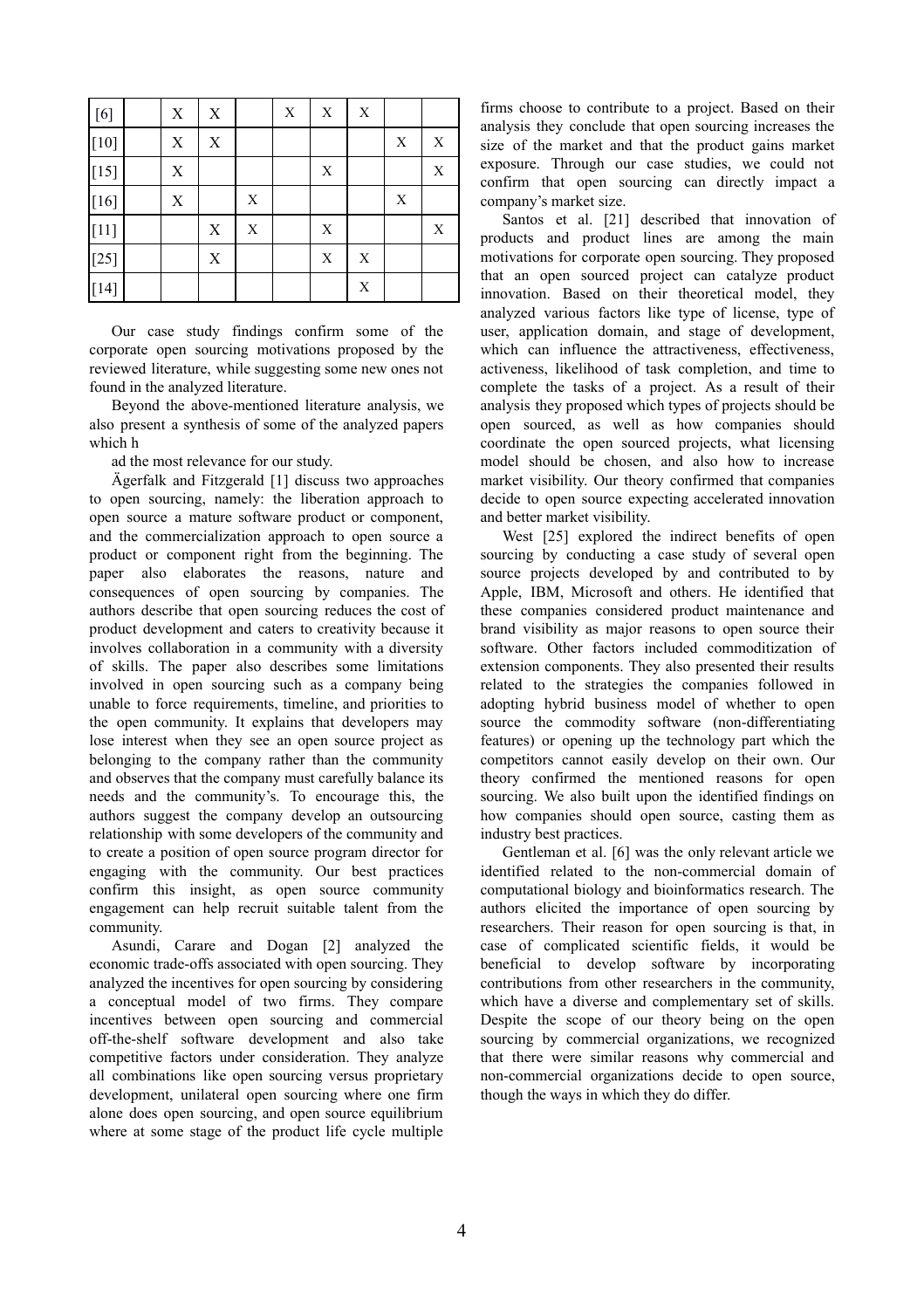### **3. Research method**

### **3.1. Case study methodology**

Our research questions RQ1 and RQ2 can be best answered by studying the concept of corporate open sourcing in its native and real-life context, which dictated our choice of methodology. We followed the case study research methodology informed by Yin [27], which enabled us to study why and how companies open source. We aimed for a practice-based theory with an in-depth analysis and rich insights that can be applied by other companies looking into corporate open sourcing.

Following Yin's case study methodology we:

- Step 1. identified the research question
- Step 2. chose relevant research method
- Step 3. identified case study design
- Step 4. developed case study protocol
- Step 5. selected cases from a theoretical sample
- Step 6. iteratively collected data
- Step 7. refined the study design
- Step 8. analyzed data using appropriate tools
- Step 9. derived and presented the results.

In accordance to our identified research questions, we set up an embedded multiple-case case study design wherein the corporate open sourcing is the overarching context. The units of analysis are the motivations for open sourcing (the *"why"*) when answering RQ1, and the state-of-the-art practices (the *"how"*) of open sourcing when answering RQ2. From the literature review and during the case study realization, it became evident that the *"how"* unit had further sub-units of analysis, namely the different aspects of open sourcing best practices. We developed a case study protocol as suggested by Yin [27] and using the template proposed by Brereton et al. [3].

We then selected the companies that would become the cases in our study. We selected four companies from our network of companies with advanced understanding and experience with corporate open sourcing. In order to choose a broad sample of companies, we categorized the companies in our network using the common dimensions of theoretical sampling: country (headquarters), type of customer, market position, size of company, maturity of company.

We then collected data at the selected companies, including documentation and expert interviews. To analyze the collected data we carried out a systematic qualitative data analysis (QDA) using the QDAcity tool, and then applying further techniques proposed by Yin [27] like pattern matching across cases, explanation building, and triangulation.

Based on the findings from the data analysis, a list of reasons for which companies engage in corporate open sourcing were identified. Based on the case study results we derived state-of-the-art practices that form an interconnected set of industry best practices or a handbook for corporate open source governance. These best practices cover various aspects of corporate open sourcing in the context of people, process, tools and artifacts.

#### **3.2. Case context and data sources**

The sample of the four companies in our case study includes a mix of companies with similar market positions, size, maturity, but different types of customers and geographic locations. They all are multibillion-dollar revenue companies based either in Germany or in the USA. We anonymized the company names as per their request. Table 3 gives an overview of the companies in our case study.

| ID             | HO<br>Country | <b>Customer</b><br><b>Type</b> | <b>Market</b><br><b>Position</b> | <b>Size</b> | <b>Maturity</b> |
|----------------|---------------|--------------------------------|----------------------------------|-------------|-----------------|
| C1             | Germany       | Retail                         | Leader                           | Large       | Mature          |
| C2             | USA           | Retail                         | Leader                           | Large       | In growth       |
| C <sub>3</sub> | USA           | Enterprise                     | Leader                           | Large       | Mature          |
| C <sub>4</sub> | USA           | Enterprise,<br>Retail          | Leader                           | Large       | Mature          |

**Table 3. Theoretical sample of case study companies**

**Company 1** (C1) is an e-commerce company based in Germany and operating in many EU countries. It is an active user of open source software, and has been actively involved in corporate open sourcing. It encourages corporate open sourcing, and has internal governance structure, rules, and processes.

**Company 2** (C2) is an international social networking service company based in the USA. It is an active open source user, contributor, and leader, known for creating and leading several impactful open source projects. It encourages corporate open sourcing, and has an extensive open source governance setup.

**Company 3** (C3) is a cloud computing software company based in the USA, and operating globally. It is an active open source user and contributor. It has internal processes and practices for open source governance, and encourages its employees to open source their software.

**Company 4** (C4) is an engineering, manufacturing, and media software company based in the USA, and operating internationally. Unlike the other companies, it has a large and diverse product portfolio. The company uses open source and shares some of its software.

To collect data at the selected companies, we conducted semi-structured interviews with expert employees at each company, sent out written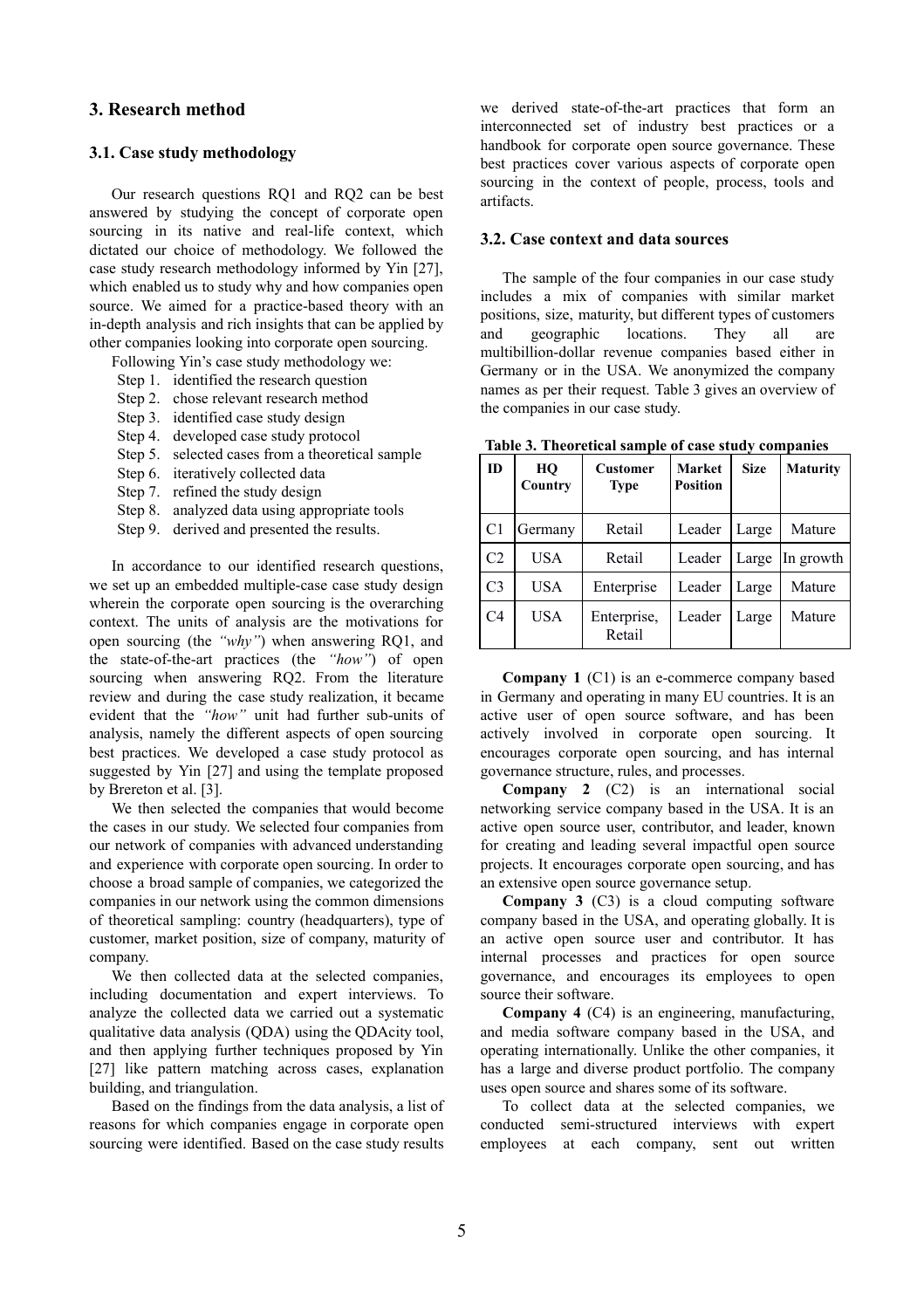questionnaires, and collected documentation on corporate open sourcing. Interview questions were restructured after the pilot case at Company 1 and fine-tuned in an iterative manner. Other data sources that we used in this study constituted internal documentation on open sourcing, websites, and internal wikis shared by case study company employees. For each company we aimed to interview an open source evangelist/advocate and a developer. Open source evangelists/advocates are mainly responsible for coordinating corporate open sourcing, internal communication and training on open source software, development, contribution, and leadership. Employees in this role also encourage open sourcing and disseminate (and sometimes shape) company strategy on open source. On the other hand, developer employees are responsible for the day-to-day aspects of open sourcing, including the development, and maintenance of the company's open sourced components, and community management for the open source projects the company leads. Our interview questions addressed the knowledge of each role. The data we collected is depicted in Table 4.

| Company<br>ID  | Data<br><b>Source ID</b> | <b>Expert Employee</b><br>Role | <b>Data Collection</b><br>Method |
|----------------|--------------------------|--------------------------------|----------------------------------|
| C1             | D1                       | Developer                      | Interview                        |
| C1             | D <sub>2</sub>           | Evangelist                     | Documentation<br>(internal wiki) |
| C <sub>2</sub> | D3                       | Open source<br>advocate        | Interview<br>Ouestionnaire       |
| C2             | D <sub>4</sub>           | Developer                      | Interview<br>Questionnaire       |
| C <sub>3</sub> | D5                       | Open source<br>advocate        | Interview,<br>Documentation      |
| C <sub>3</sub> | D6                       | Developer                      | Interview                        |
| C <sub>4</sub> | D7                       | Evangelist,<br>Developer       | Interview                        |

**Table 4. Data sources and details**

Data collection was performed in parallel to qualitative data analysis, which enabled iterative data analysis and collection. After the pilot project and its data analysis, we recognized that some interview questions were out of scope, while some were redundant. This helped us adjust the interview question and improve the collection of the relevant data in the next interviews.

In data analysis, we developed a codebook for QDA, based on the concepts identified during the literature review. We iteratively modified the QDA codebook during the data analysis process and once new data was coded. We explained each code in our code system with a definition. Data analysis enabled us to identify, codify and categorize the key concepts of *why* and *how* companies do corporate open sourcing. It also helped us abstract from our data and consolidate the resulting theory of industry best practices that can be applied by other companies. The final codebook included 4 code categories and 24 codes, where the code categories shaped the resulting state-of-the-art practices. All in all, we have more than 200 coding segments that serve as traces for our theory, some of which we present in the research results in Section 4.

As a quality assurance measure for our QDA, the co-authors of the paper coded parts of the data independently, and discussed their application of the codes from the codebook. This helped us clarify our understanding of the codes in our code system, as well as to adjust and better define them. It also helped us review the controversial codings in the final iteration of the QDA, as well as ensuring that we reached theoretical saturation, when neither requested coding modification or additional codings.

#### **4. Results**

Our case study resulted in us answering research questions RQ1 and RQ2, as well as formulating a set of industry best practices in the form of applicable patterns. Addressing RQ1 on *why* companies do corporate open sourcing, we identified 12 Motivations - the main factors motivating companies to open source their software. We detail our findings on why companies open source in Section 4.1, detailing the motivations we found:

- **[A] develop innovative software**
- **[B] recruit talent**
- **[C] develop software with better quality**
- **[D] accelerate pace of development/productivity**
- **[E] incorporate contributions from people belonging to diverse domains and skill set**
- **[F] improve product visibility and branding**
- **[G] develop open standards**
- **[H] improve return on investment (ROI)**
- **[I] create/expand business**
- **[J] develop business partnership**
- **[K] attain market leadership**
- **[L] continuous code maintenance.**

Addressing RQ2 on *how* companies open source their software, we identified three key categories based on our data analysis, covering respective categories of the derived state-of-the-art practices. We detail our findings on these practices, as well as example best practices from our theory in Section 4.2, going beyond the list of the categories:

- **● open sourcing advocacy and coordination**
- **● software development**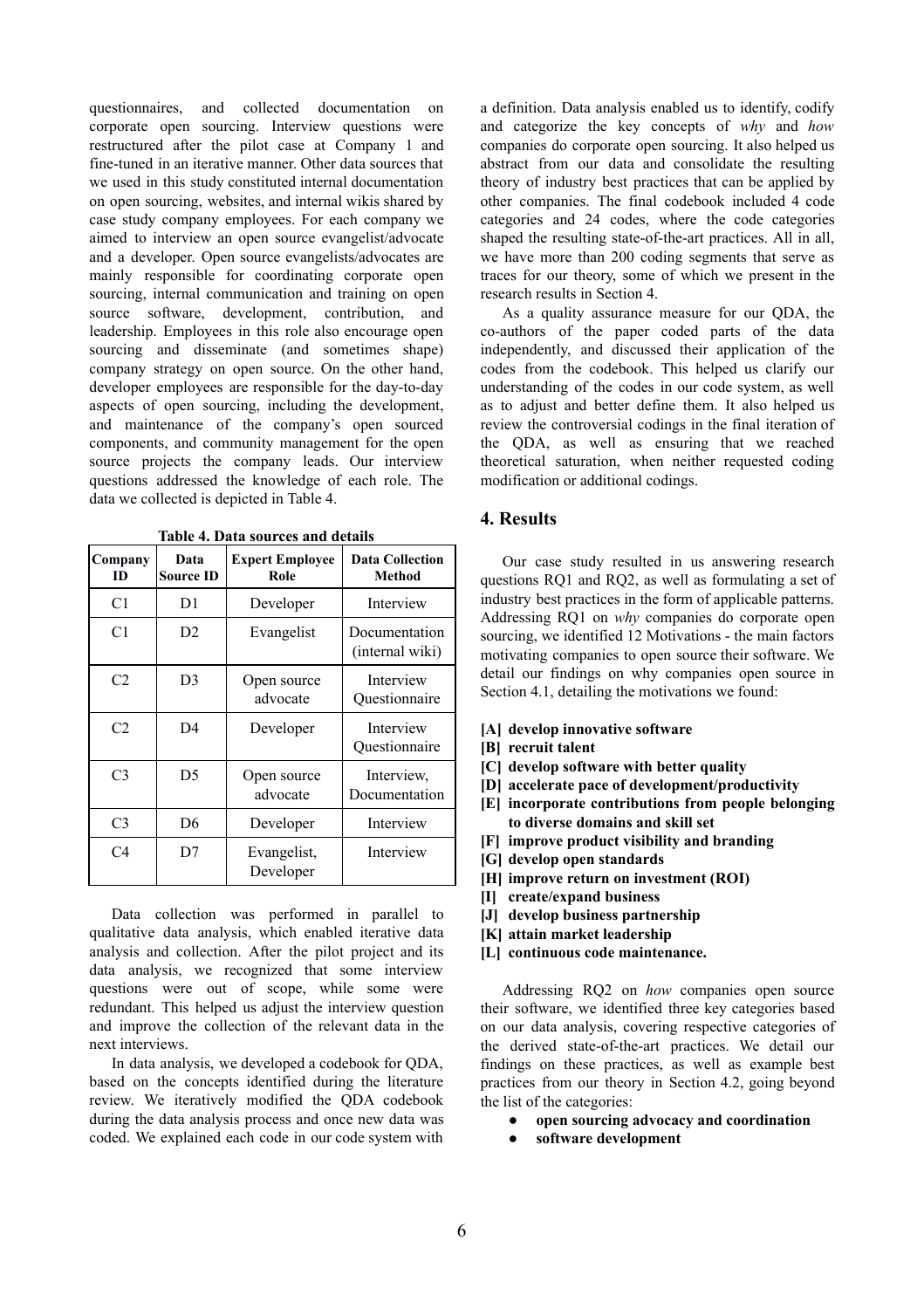#### **● project management.**

# **4.1. Corporate motivation to open source**

Answering RQ1, we found that corporate open sourcing is a strategic decision companies take with certain motivations and goals in mind. Two large categories of such goals are the business goals and the technical goals that companies expect to achieve by introducing the IS strategy of open sourcing.

The business goals for corporate open sourcing encompasses expected benefits of recruitment and talent acquisition, cost savings, ROI, demand creation, added customer value, product visibility, market creation/intrusion, and competitive advantage. Open sourcing the non-differentiating software gives companies a chance to set up new projects or to significantly contribute to existing open source projects, which can help recruit talented engineers who are actively contributing to the same projects, thus ensuring that these potential employees have the specialized skills required for a given job. Another reason to share source code is to save development costs, as many companies with similar needs and requirements pull together resources and develop superior software via open source projects in comparison to an alternative any one company would be able to develop on their own.

The technical goals for corporate open sourcing cover the expected benefits of innovation, skill and domain diversity, better code quality, software maintenance, open standards creation, rapid value addition and improved productivity. Open sourcing and developing certain software in an open source project improves code quality as outside developers can notice bugs or other code issues and suggest fixes. Open sourcing is also an efficient way to establish industry-wide standards, such as Android, a mobile operating system actively developed by Google as part of an open source project.

|  | Table 5. Motivation to open source in our theory |  |  |  |
|--|--------------------------------------------------|--|--|--|
|  |                                                  |  |  |  |

| ID  | <b>Motivation to Open Source</b>                                         | <b>Data Sources</b>                              |
|-----|--------------------------------------------------------------------------|--------------------------------------------------|
| [A] | develop innovative software                                              | D1, D2, D3, D4                                   |
| [B] | recruit talent                                                           | D1, D2, D5, D6                                   |
| [C] | develop software with better<br>quality                                  | D <sub>2</sub> , D <sub>3</sub> , D <sub>4</sub> |
| [D] | accelerate pace of<br>development/productivity                           | D3, D4, D6                                       |
| [E] | incorporate contributions<br>from people belonging to<br>diverse domains | D1, D2, D5                                       |

| [F]   | improve product visibility<br>and branding | D2, D6 |
|-------|--------------------------------------------|--------|
| [G]   | develop open standards                     | D7     |
| [H]   | improve return on investment               | None   |
| $[1]$ | create/expand business                     | None   |
| $[J]$ | develop business partnership               | D2, D6 |
| [K]   | attain market leadership                   | D5     |
| L     | continuous code maintenance                | D۴     |

We give an overview of the industry goals to open source coupled with the data sources from the case study companies they are based on, presented in Table 5.

As mentioned in Section 2 on related work, *Motivations H and I* have been identified in the literature, but not confirmed by our case study, while *Motivations J, K and L* have not been identified in the literature, but were derived by our case study.

#### **4.2. Best practices for corporate open sourcing**

Answering RQ2, we derived eleven common state-of-the-art practices during our case study. We developed these practices based on the analysis of data sources from more than one company. Most of these practices are also backed by the literature on the high-level. Using the Context-Problem-Solution patterns we go beyond the high-level presentation of the practices, presenting actionable details as an extension of our theory. Table 6 presents the best practices of our theory and their respective categories.

| ID               | Cat.     | <b>Best Practice (Name)</b>                               |
|------------------|----------|-----------------------------------------------------------|
| BP01             | People   | <b>Build Open Sourcing Clearing House</b>                 |
| BP02             | People   | Build Open Sourcing Central Team                          |
| <b>BP03</b>      | Policy   | Create & Use Strategic Decision<br><b>Making Policy</b>   |
| <b>BP04</b>      | Process  | Create & Use Open Sourcing<br><b>Realization Workflow</b> |
| <b>BP05</b>      | Policy   | Control Strategically                                     |
| <b>BP06</b>      | People   | Deploy a Central Coordinator                              |
| BP <sub>07</sub> | Artifact | Create Flexible & Extensible                              |

**Table 6. List of industry best practices**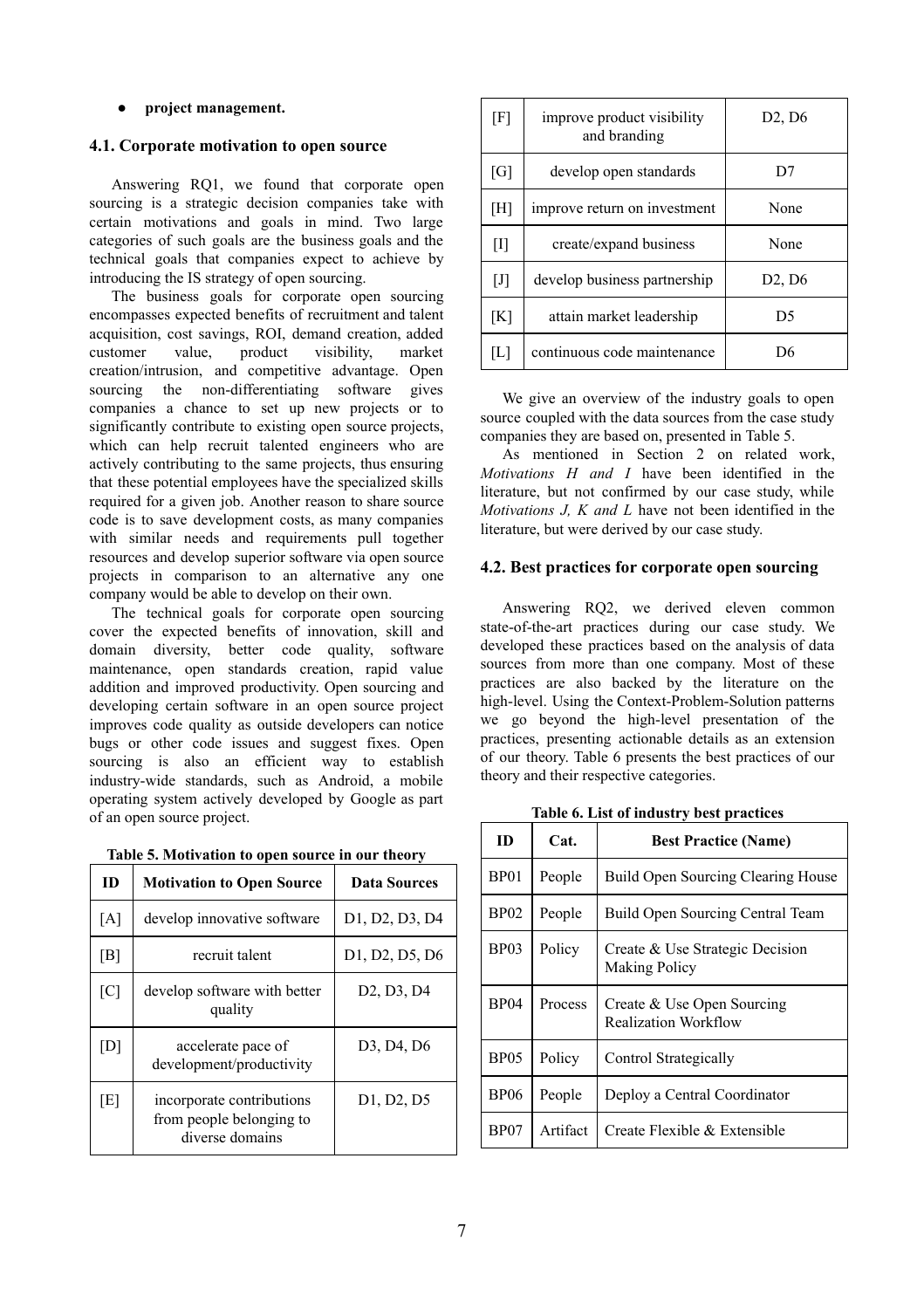|             |          | Software                                                             |
|-------------|----------|----------------------------------------------------------------------|
| <b>BP08</b> | Artifact | Abstract Differentiating Features &<br>Protect Intellectual Property |
| <b>BP09</b> | Process  | Plan Small & Rapid Iterations                                        |
| <b>BP10</b> | Tooling  | Use a Centralized Dashboard                                          |
| BP11        | Policy   | <b>Respect License</b>                                               |

**Open Sourcing Advocacy and Coordination.** Best practices *BP01, BP02, BP03, BP04* correspond to this thematic category. They cover the establishment of open source governance processes in companies to deal with the complexities of corporate open sourcing in an efficient manner, while encouraging open source contributions. These practices establish a framework and the rules for the company and its employees to follow. All these practices have the same actor Open Source Evangelist/Advocate/Coordinator. Table 7 presents an example best practice from our handbook on corporate open sourcing (full set of practices).

#### **Table 7. Example best practice BP03**

#### **ID: BP03**

**Name:** Create & Use Strategic Decision Making Policy

**Context:** Your company decided to realize the benefits of open sourcing and wants to formulate processes and guidelines required to implement open sourcing for some of its potential software components.

**Problem:** On what basis does the  $\rightarrow$  *open source clearing house* approve a software component for open sourcing, while protecting the company's differentiating features and intellectual property? What are the guidelines that support the clearing house to review an incubated product and approve it for migration to the real open source environment?

**Solution:** The open-source advocate of the company in consultation with all stakeholders of open-sourcing should create a strategic decision making policy. This policy document will serve as guidelines to the → *open source clearing house* to approve and review the open-sourcing project. The enacted policies are highly company dependent and their strategy behind open-sourcing. In addition to various other factors, the policies should contain answers to the following questions:

- 1. What factors do we need to check to decide whether a software component can be open sourced?
- 2. What are the strategic motivations to open source software the component?
- 3. What are the common characteristics of a software component to be considered for open sourcing?
- 4. What are the factors related to intellectual property that should be considered?
- 5. Under what conditions should a software component be never open sourced?
- 6. How should a component be developed to be easily open sourced? What are the architecture, design and

implementation concerns that a software component must be checked for?

7. What are the business factors (e.g. related to competitive features, domain knowledge or unique selling point) to consider for approving a project for open sourcing?

**Traces in our data:** [C1, D2] [C2, D3], [C2, D4], [C3, D5], [C3, D6], [C4, D7]

**Example trace in our data:** "If a project is a good candidate for open source, the team should know from the start that the *code or hardware needs to be built in a certain way so it's robust yet easy to use. The software also needs to be able to be decoupled from internal-only infrastructure."* [C2, D4]

**Project Management.** Best practices *BP05, BP06, and BP09* correspond to this thematic category. They cover different aspects of project management that operationalize the practices on open source coordination. Companies should follow the proposed guidelines to strategically control the projects they open source, as well as to plan projects with open sourcing in mind.

|  | Table 8. Example best practice BP06 |  |  |  |
|--|-------------------------------------|--|--|--|
|--|-------------------------------------|--|--|--|

| ID: BP06                                                                                                                                                                      |
|-------------------------------------------------------------------------------------------------------------------------------------------------------------------------------|
| Name: Deploy a Central Coordinator                                                                                                                                            |
| <b>Context:</b> The company has open sourced one or many software<br>components and the open sourced software has contributors<br>from both internal and external developers. |

**Problem:** Who will coordinate various aspects of an open source community after open sourcing to manage both internal and external contributions?

**Solution:** The project management team should deploy a central coordinator who will manage project control, communication and other aspects between the internal and external contributors. This coordinator will enable community building. This role would be advantageous to the company to influence strategic decisions and team building. The coordinator should set up a proper communication channel and should organize regular meetups with internal and external developers to discuss community policy changes, future planning and any challenges identified in the open source community (tooling, processes).

**Traces in our data:** [C1, D1], [C2, D3], [C3, D5], [C4, D7] **Example trace in our data:** "So I run our open source *program [office] which helps our engineers participate in open source development who contribute projects they built internally to open source projects. We then offer [other developers] to contribute to the projects that are open sourced."* [C3, D5]

**Software Development.** Best practices *BP07, BP08, BP10, and BP11* correspond to this thematic category. They cover how engineers should develop and open source software, while respecting open source licenses and protecting their company's intellectual property.

To conclude, we present how the best practices are connected forming a process for corporate open sourcing of high industry relevance, presented in Figure 1.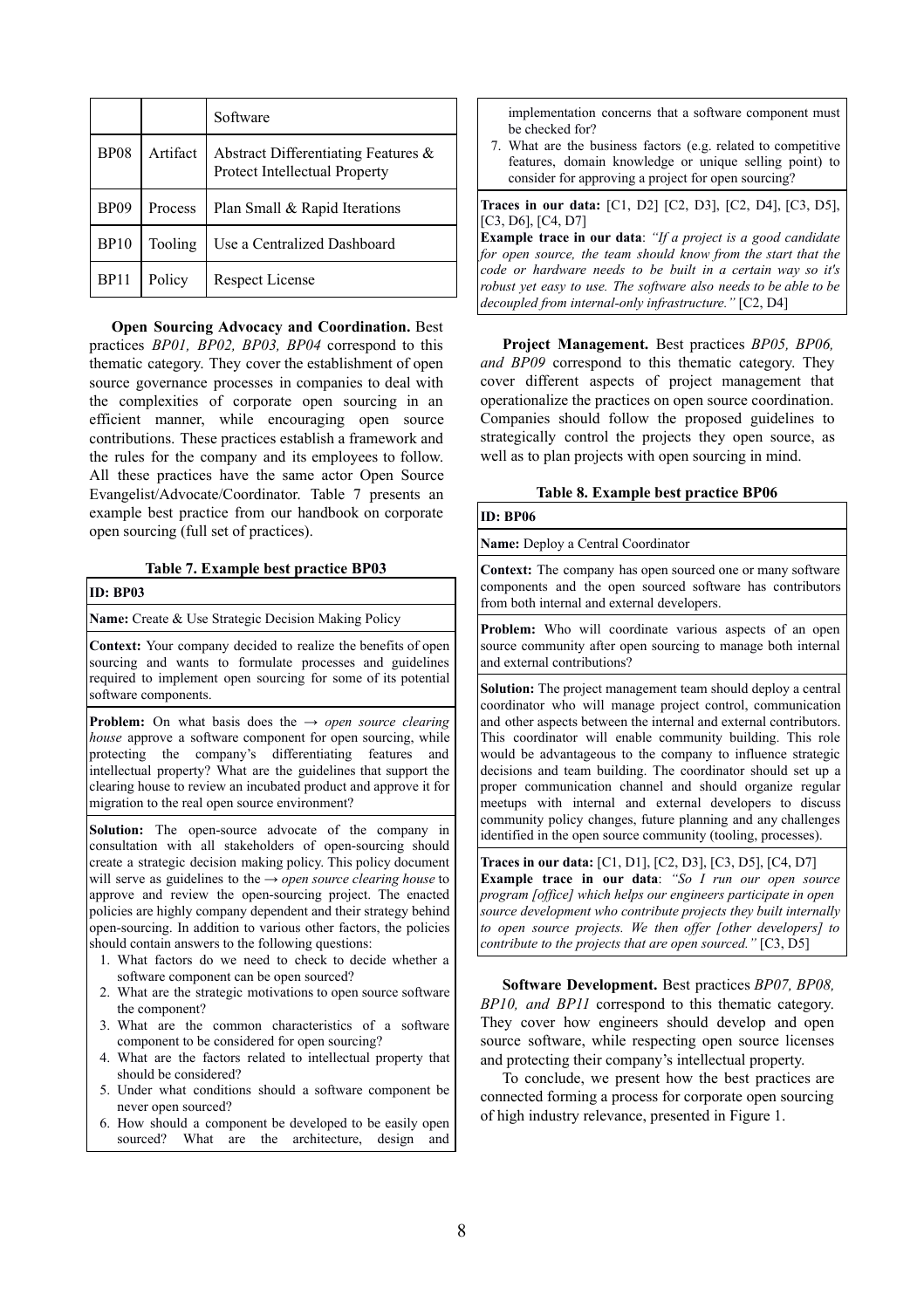

**Figure 1. Process of Corporate Open Sourcing**

## **5. Limitations**

The main limitation of this research is that the results are derived based on case studies conducted across four companies only. Confirmatory future research with a widened coverage can further validate the findings presented in this paper. Furthermore, to assure the quality of the research method used, we used the Checklist for Software Engineering Case Study Research [13], following the actual case study.

Our findings regarding the motivation of corporate open sourcing were a consolidated result based on both literature survey and case study. However, the derived best practice patterns were in conjunction with only the case studies since scientific literature in this area was scarce. The best practices presented in this paper does not cover the entire spectrum of corporate open sourcing since it was limited by the scope of the case studies conducted, thus our theory does not claim to cover the topic of open sourcing entirely. Future research could help in finding best practices which can fill the gaps in this research and refine our findings.

Confirmability - the degree to which the authors are neutral towards the inquiry and their potential bias effect on the findings, is another potential limitation. Qualitative data research realized by only one researcher has inherent subjectivity and bias. In our case one co-author performed most of the QDA. Even though we followed the research method constructs carefully, there is potential bias associated with method interpretation and application. To address this, another co-author

independently coded parts of the data, after which the co-authors reviewed and discussed their codings.

# **6. Conclusions**

In this study we identified the key motivations for companies to open source based on the case study conducted. Answering the RQ1 of *why* companies should open source, we mapped the motivations to both the related literature and to the data we collected during the study. Most companies can benefit from identifying and open sourcing their non-differentiating software components, but it must be done in following certain practices and processes. Answering the RQ2 of *how* companies should open source, we developed a practice-based theory of state-of-the-art practices that form a handbook on corporate open sourcing. We gave an overview of the best practices and categorized them. We also presented two practice examples in an actionable format of Context-Problem-Solution patterns. To find more best practices we developed, check out this external link to a PDF [document](https://faubox.rrze.uni-erlangen.de/dl/fiEzF5fpGoK2fvKdaNvAih2g/Support_HICSS_Paper_Corporate_Open_Sourcing.pdf)<sup>4</sup>, where we also presented the appendices to this paper. We also demonstrated that the best practices we derived can be used as part of a unified process, which connects all the actors and practices into one workflow.

Further research we see on this topic can focus on a systematic approach to measure the realized versus expected benefits of corporate open sourcing, a detailed

<sup>4</sup> External PDF with additional results, appendices to this paper [https://faubox.rrze.uni-erlangen.de/dl/fiEzF5fpGoK2fvKdaNvAih2g/S](https://faubox.rrze.uni-erlangen.de/dl/fiEzF5fpGoK2fvKdaNvAih2g/Support_HICSS_Paper_Corporate_Open_Sourcing.pdf) [upport\\_HICSS\\_Paper\\_Corporate\\_Open\\_Sourcing.pdf](https://faubox.rrze.uni-erlangen.de/dl/fiEzF5fpGoK2fvKdaNvAih2g/Support_HICSS_Paper_Corporate_Open_Sourcing.pdf)